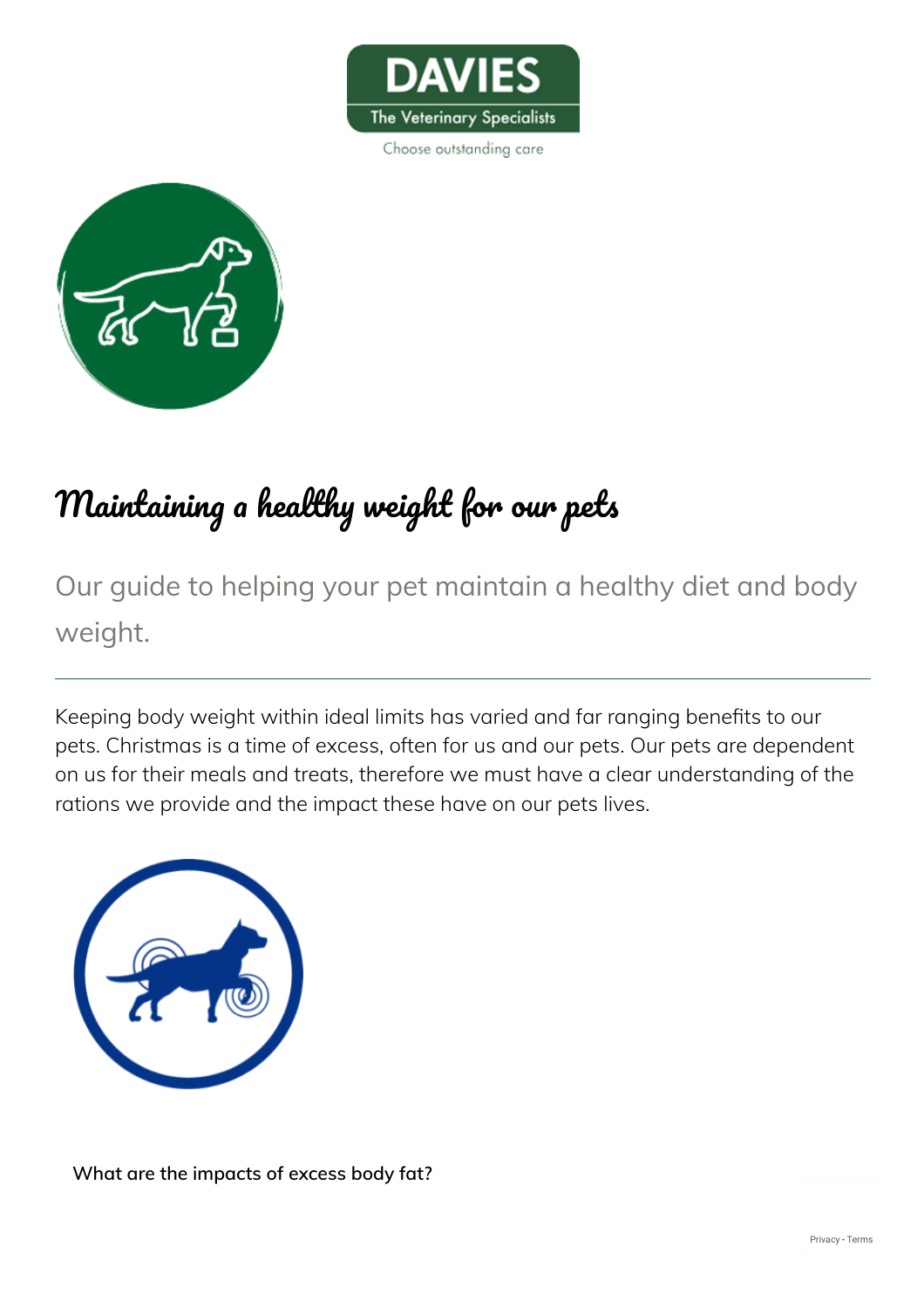Excess fat is associated with a wide range of small animal diseases. Obesity increases strain on the heart, lungs, muscles, joints, tendons and ligaments, making moving around much more taxing on the body.

Obese pets often have;

- Reduced exercise tolerance
- Increased risk of musculoskeletal injury
- Exacerbation of osteoarthritic changes and inflammatory reactions
- More frequent difficulty with general mobility

## **Individuality**

Our pets are all individuals, so when selecting and providing food for them we must consider:

- **Innate food types consumed:** Cats are carnivores consuming only meat, whereas dogs are omnivores meaning their natural diet contains some fruits and vegetables

- **The quantity and type of food:** Different food types have varied energy density. For example; working dog foods would provide an energy dense diet which may lead to weight gain in a sedentary dog

- **Body condition score** (body fat)
- **Specific requirements** for health (allergies etc;)
- **Balance and completeness** of the food

The food you then select and provide for your pet should be appropriate to its needs.



#### **Calories for pets**

Calories are a universal measure of energy consumption and apply to our pets too. Unfortunately, it is much more difficult to estimate the calories required by our pets daily as this varies with a number of variables such as age, activity level, neutered status and pre‐ existing diseases/disorders.

Estimating your pet's body condition score and using this against their current food intake can help you to decide if you need to increase or reduce their feed.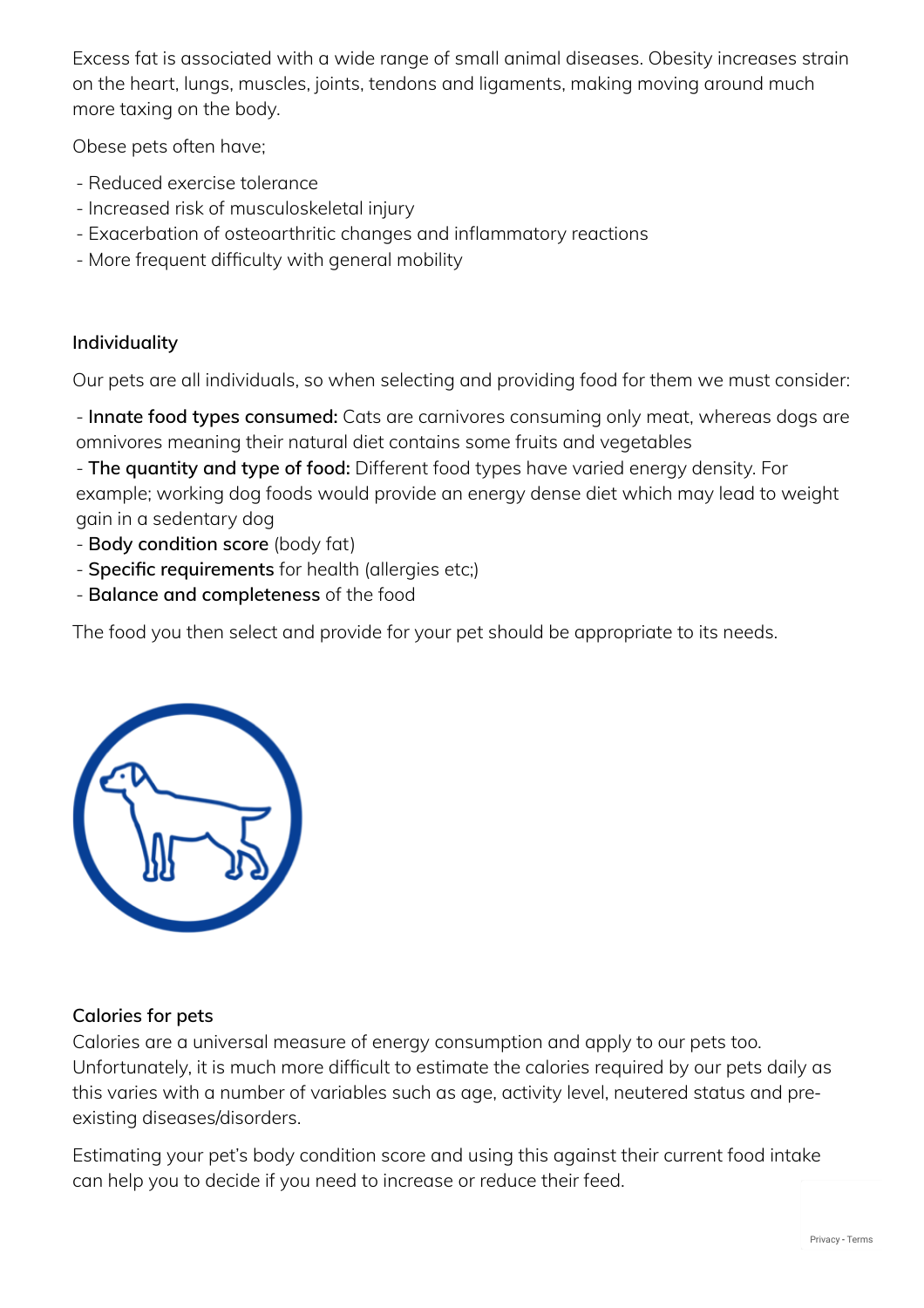## **Condition scoring**

Condition scoring uses either a 1‐5 or 1‐9 scale and is used to determine the fat covering of your dog or cat.

The scale describes specific markers to feel and look for in an underweight (1-2), ideal (3 or 5) or overweight animal (4-5 or 8-9). Using this scale to assess your pet can allow you to reduce, maintain or increase your pet's daily intake to achieve the ideal body condition.



#### **How do you reduce your pet's body weight?**

There are many ways to reduce your pets bodyweight:

- Gradual increase in activity levels ensure you do this slowly and in small bursts
- Reducing number of food rewards/ dental chews
- Reducing meal ration provided
- Utilising weight management diets, therefore reducing calorie content of each meal

Before deciding on how to reduce body weight, we recommend you have a conversation with your pet's veterinary surgeon or veterinary physiotherapist. They can help in planning the best approach to take and help monitor the weight to map your pet's progress. Often a combination of approaches will reduce body weight safely and effectively whilst allowing you to maintain your pet's weight at an ideal level.